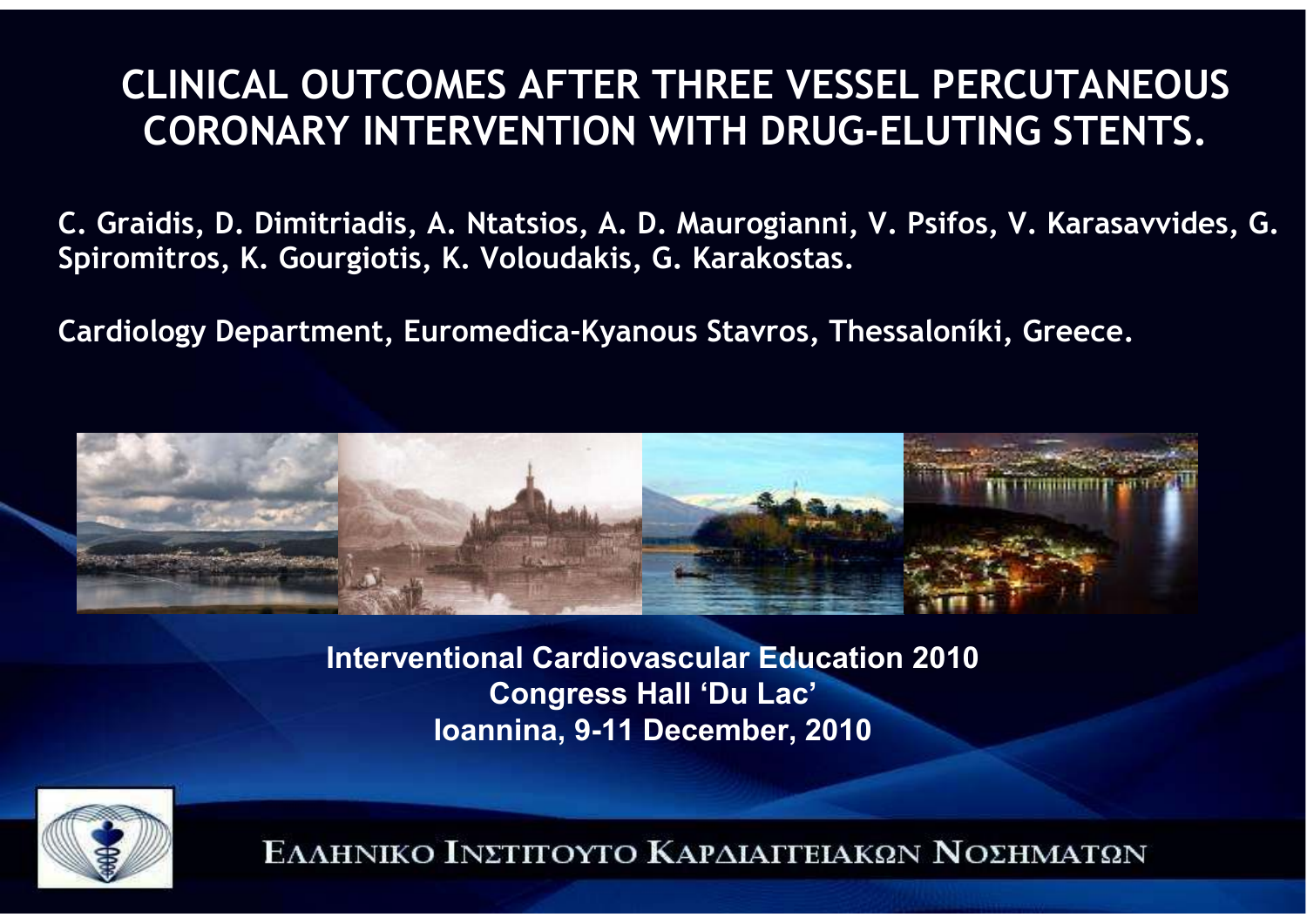# *Background and Objectives*

**In the Drug – Eluting Stent era, an increasing number of patients with three vessel coronary artery disease is undergoing percutaneous revascularisation.** 

**Our aim was to assess the clinical outcome in patients with three vessel disease, who were treated with Percutaneous Coronary Intervention.**

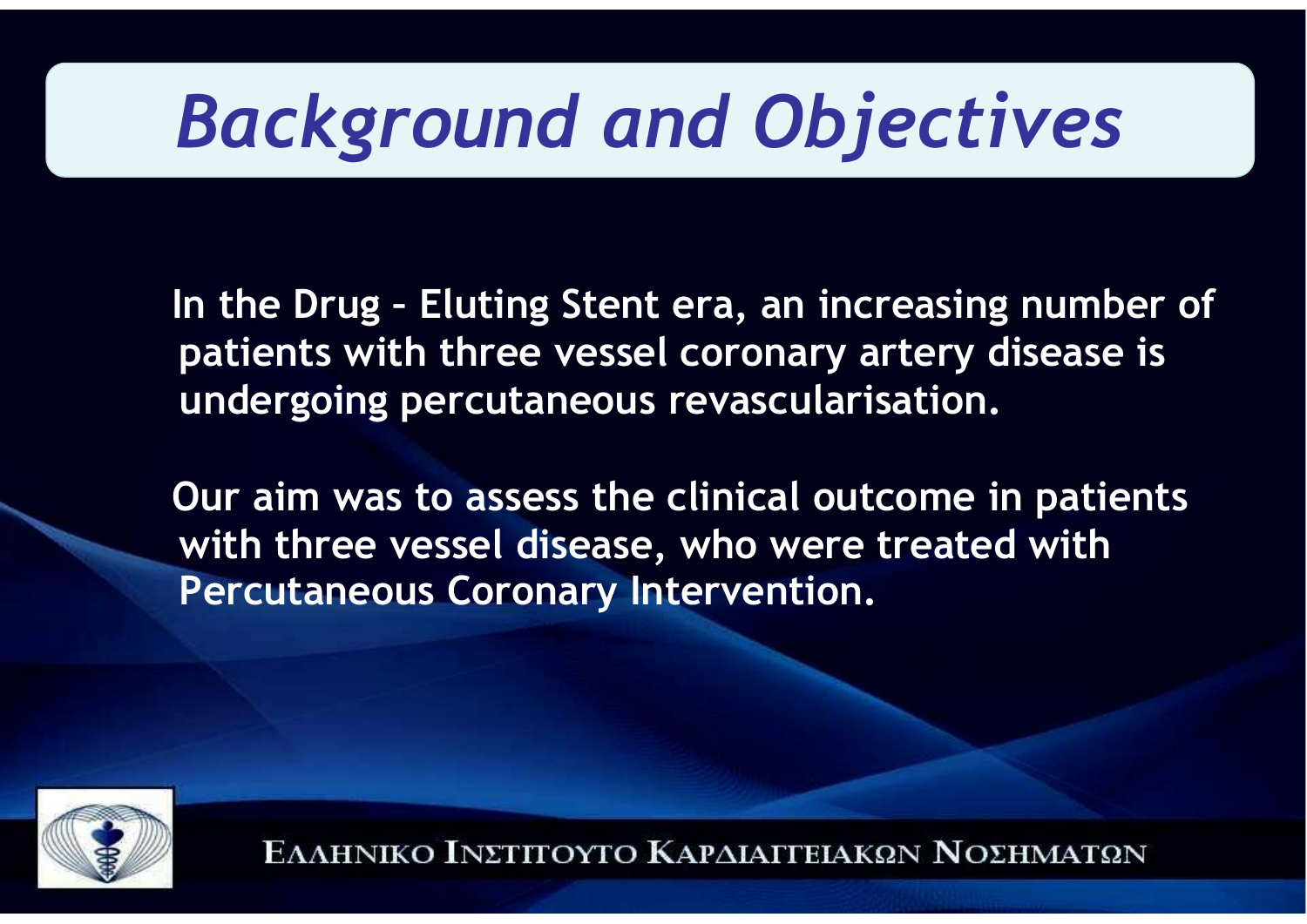## *Methods*

**We retrospectively analysed the data of 114 consecutive patients who underwent three vessel PCI with implantation of Drug – Eluting Stents, from February 2005 until June 2010.** 

**We recorded the occurrence of long-term major adverse cardiac events (MACE), defined as death from all causes, myocardial infarction (MI), or target lesion revascularization (TLR).** 

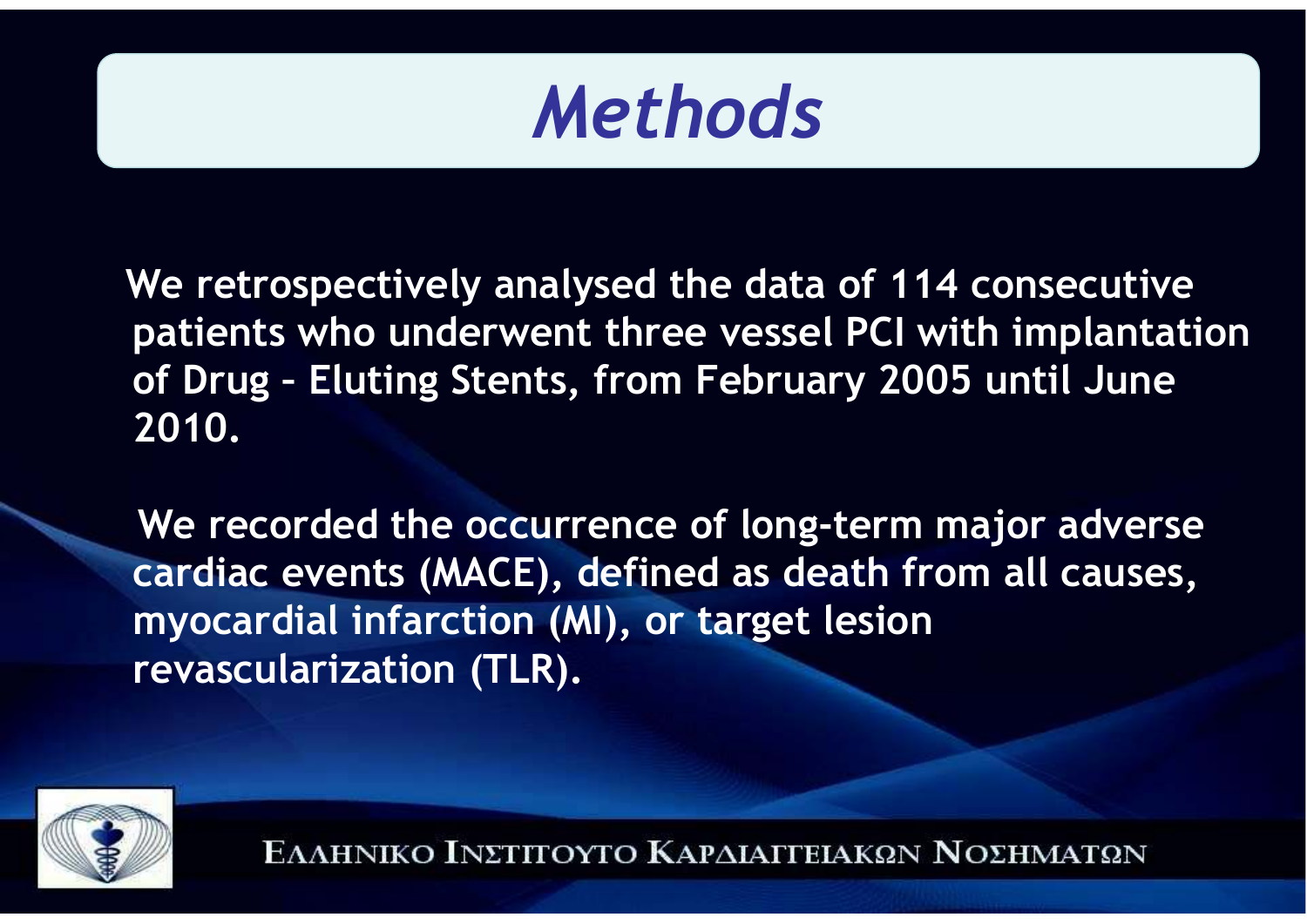### *Results*

#### Clinical Characteristics

| Mean Age (years)      | 63 (range: 37 to 83) |
|-----------------------|----------------------|
| Men $(%)$             | 75                   |
| Diabetes Mellitus (%) | 29.8                 |
| Hypertension (%)      | 53.5                 |
| Dyslipidemia (%)      | 38.6                 |
| Current smokers (%)   | 25.4                 |
| Previous CABG (%)     | 2.6                  |
| Previous PCI (%)      | 9.6                  |

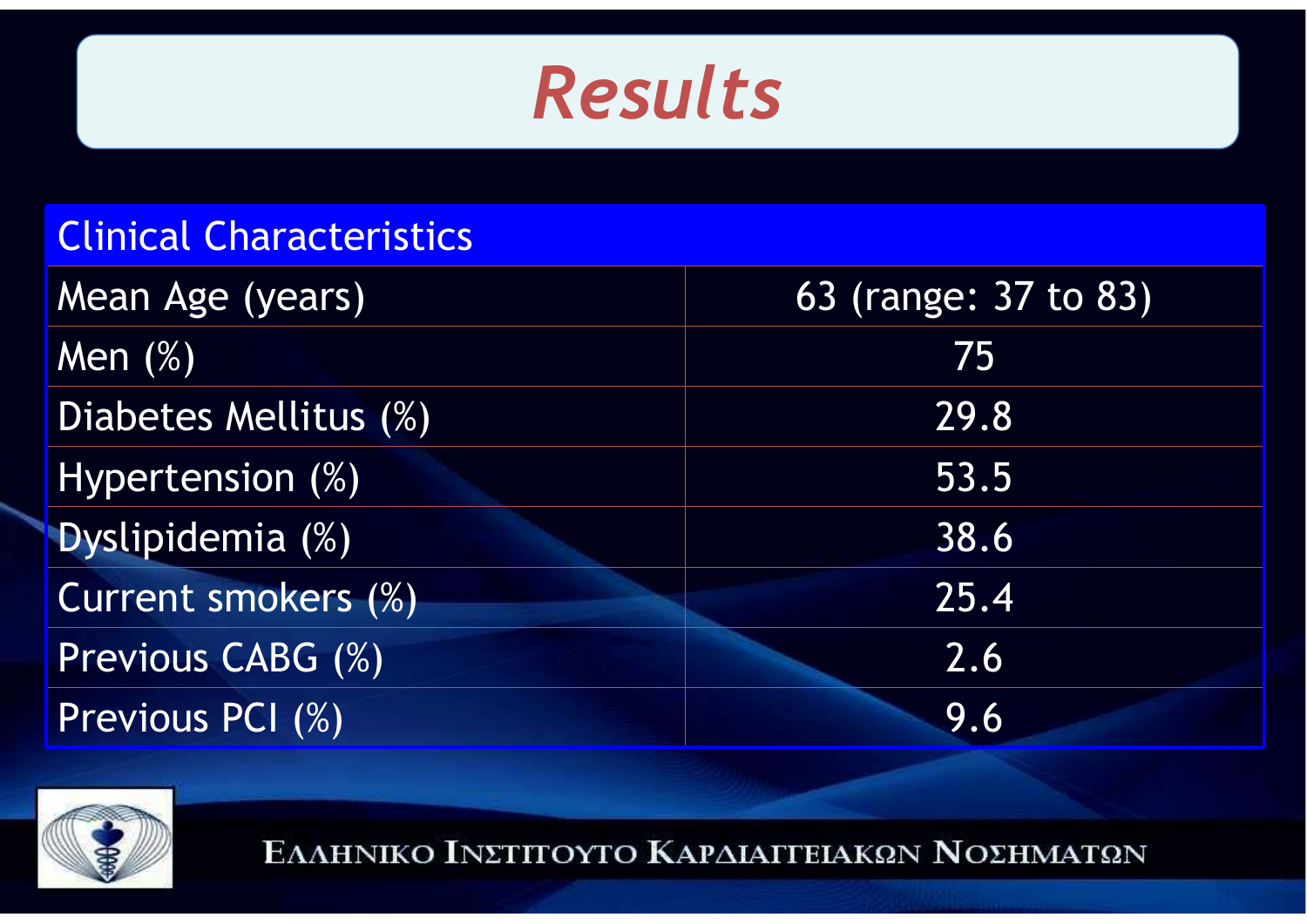

| <b>PCI Data</b>                                                      |                                       |
|----------------------------------------------------------------------|---------------------------------------|
| Average number of lesions treated per patient $\pm$ St<br><b>Dev</b> | $3.41 \pm 0.76$                       |
| <b>Bifurcations</b>                                                  | 28 (7.2% of total lesions<br>treated) |
| <b>Total occlusions</b>                                              | 24(6.2% of total lesions<br>treated)  |
| Average number of stents implanted per lesion $\pm$ St<br><b>Dev</b> | $1.21 \pm 0.48$                       |
| Average stented length $\pm$ St Dev (mm) per patient                 | $86.6 \pm 28.9$                       |
| Average stent diameter ± St Dev (mm) per patient                     | $2.8 \pm 0.3$ mm                      |

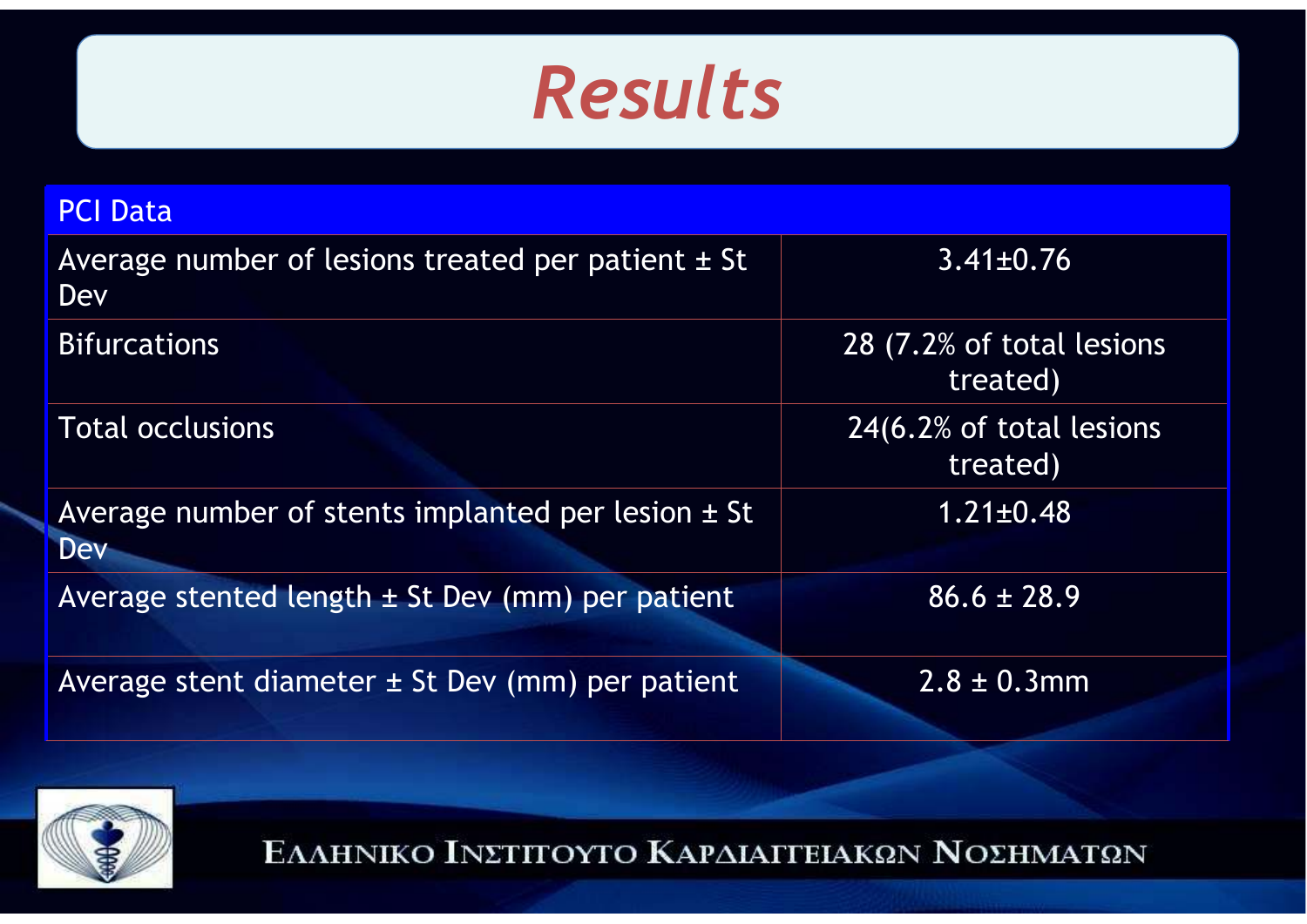**CoronaryAngiography**

**ImmediateResult**

> **F/U6 months**



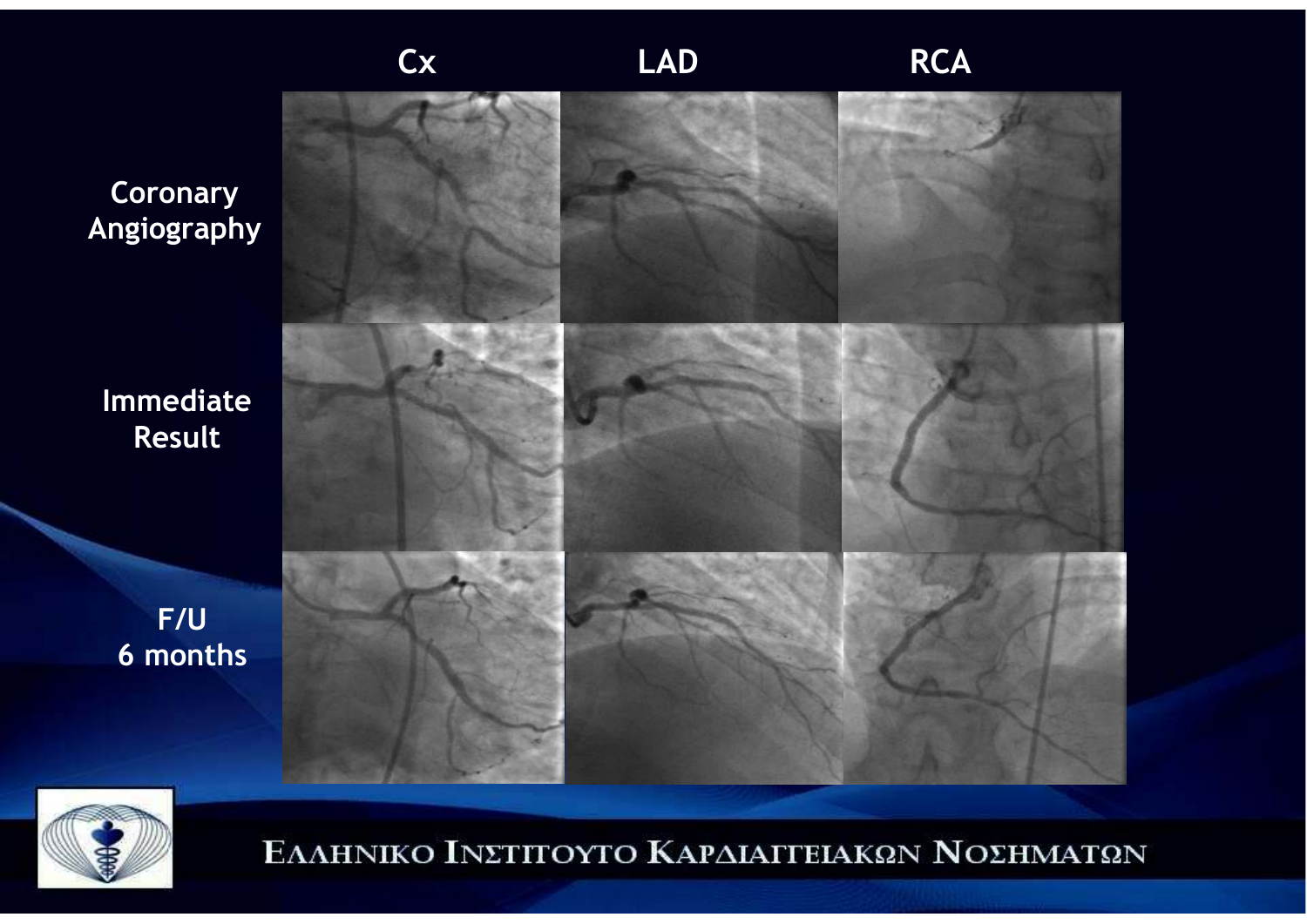### *Results*

**Clinical follow-up was available from 109 patients and during a period of 31.3±19.3 months (range: 4 to 68 months) there were:**

**3 (2.6%) non-cardiac deaths 1(0.9%) patient died ten days after the index PCI, due to probable stent thrombosis 4 (3.5%) patients underwent repeat percutaneousrevascularisation 1 (0.9%) patient underwent CABG.**